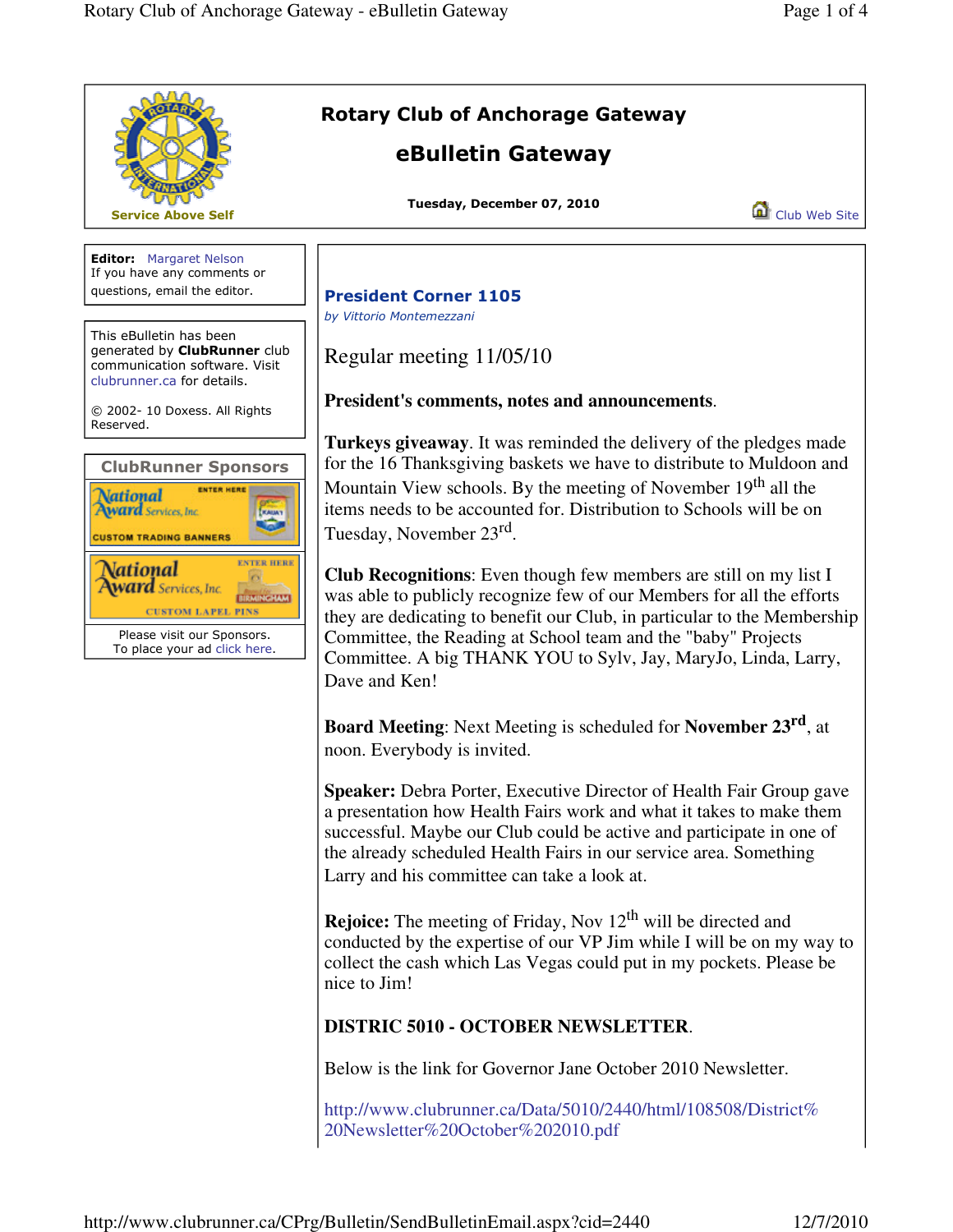| <b>MEMBERS ANNOUNCEMENTS AND HAPPY MOMENTS.</b>                                                     |                                                                                                                                                                                                                                                                                                                                                                          |
|-----------------------------------------------------------------------------------------------------|--------------------------------------------------------------------------------------------------------------------------------------------------------------------------------------------------------------------------------------------------------------------------------------------------------------------------------------------------------------------------|
| by a nasty bug.                                                                                     | Jim, had 3 things to be happy (or not) about. First he patted his back<br>for having handled, all alone, 11 students at the last Read a Book at<br>Muldoon school. Second (not really happy), he announced that Ken<br>mother called him saying "I need to see you before it is too late. Our<br>best wishes to both of them. Third he announced that Linda is very sick |
| is it?)                                                                                             | Larry was very happy that her 9 years old daughter saved him from a<br>fine by giving him the Rotary pin he was forgetting at home. (How sad                                                                                                                                                                                                                             |
|                                                                                                     | Sylv had thankful thoughts for the work Jay and Maver did on<br>organizing the Halloween party at their house. We are waiting for                                                                                                                                                                                                                                        |
| pictures.                                                                                           |                                                                                                                                                                                                                                                                                                                                                                          |
|                                                                                                     |                                                                                                                                                                                                                                                                                                                                                                          |
|                                                                                                     |                                                                                                                                                                                                                                                                                                                                                                          |
|                                                                                                     | <b>BEST WISHES TO OUR MEMBERS:</b>                                                                                                                                                                                                                                                                                                                                       |
| Birthday & Anniversary Report<br>Date Range : November 6 to<br>November 12                          | <b>CELEBRATION:</b> Carey Maver FIRST ROTARY ANNIVERSARY!!<br>Sort By: Member Name   Date                                                                                                                                                                                                                                                                                |
| <b>Birthdays</b><br><b>Member Name</b><br>No member(s) have birthdays<br>within this range.         | <b>Birthday</b>                                                                                                                                                                                                                                                                                                                                                          |
| <b>Anniversaries</b><br><b>Member Name</b><br>No member(s) have<br>anniversaries within this range. | <b>Anniversary / Spouse Name</b>                                                                                                                                                                                                                                                                                                                                         |
| <b>Club Anniversaries</b>                                                                           |                                                                                                                                                                                                                                                                                                                                                                          |
| <b>Member Name</b>                                                                                  | <b>Induction Date / Number of Years</b><br>(Effective the day of induction this year)                                                                                                                                                                                                                                                                                    |

December 31, 2010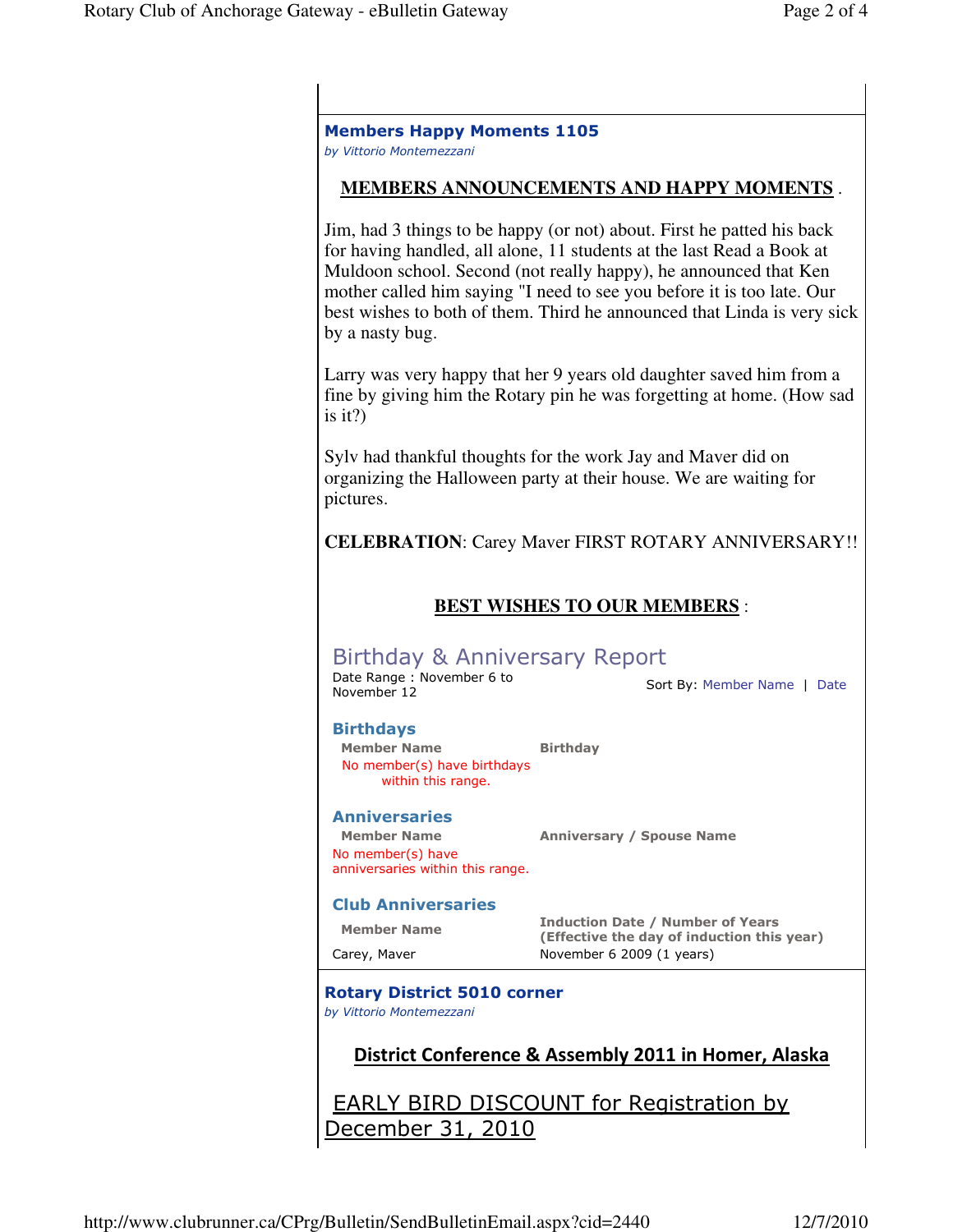Motivational speakers share information on the latest Rotary programs.

Have Fun! The perfect time and place to get to know Rotarians from other district clubs and reconnect with old friends!

Enjoy the location! 'Halibut capital of the world' and 'arts community by the sea' are just two namesakes for homer's unlimited recreation and adventure opportunities.

## Save the Dates: June 16 - 19, 2011 Please join us for Summer in Homer!

Register Online : http://homer.rotary5010conference.org/

For more information, contact Tina Day: tina.day@acsalaska.net or

Michele Miller: homerarts@yahoo.com

## Rotary International Corner

by Vittorio Montemezzani

**Bivalent oral polio vaccine delivers powerful blow**

By Dan Nixon Rotary International News -- 8 November 2010

The bivalent oral polio vaccine (bOPV) is proving to be a potent weapon in the global battle to eradicate the disease.

Developed to stop transmission of the type 1 and type 3 wild polioviruses simultaneously, bOPV was introduced in all four polioendemic countries -- Afghanistan, India, Nigeria, and Pakistan -- in late 2009 and early 2010. It has helped reduce the incidence of polio in India to 39 cases as of 26 October, compared to 498 for the same period in 2009. The number of cases in Nigeria has fallen to 8 from 382 for that period.

"There's been the largest ever year-to-year drop in polio cases following the use of bOPV," says Dr. Bruce Aylward, director of the Global Polio Eradication Initiative (GPEI) at the World Health Organization.